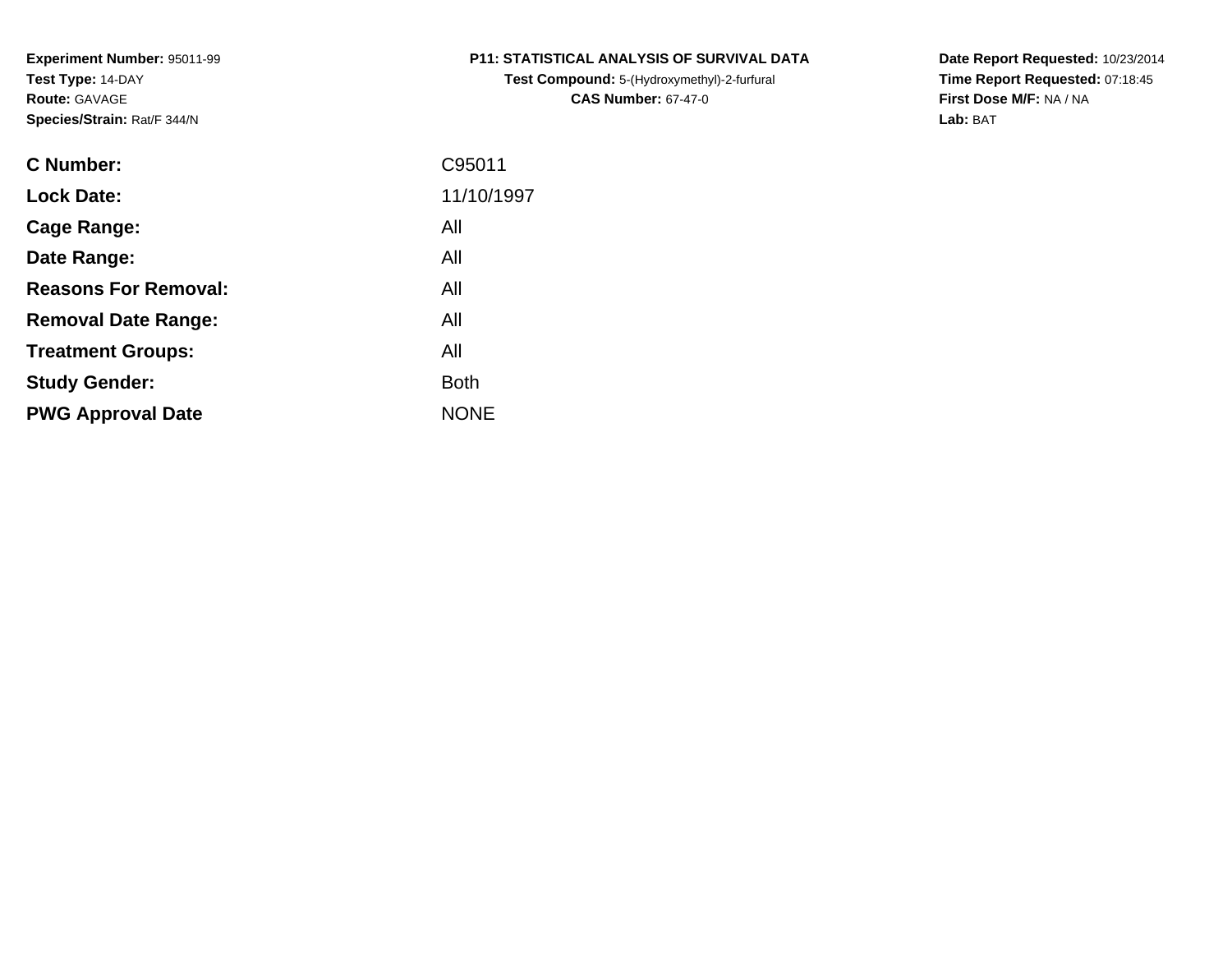# **P11: STATISTICAL ANALYSIS OF SURVIVAL DATA**

**Test Compound:** 5-(Hydroxymethyl)-2-furfural **CAS Number:** 67-47-0

**Date Report Requested:** 10/23/2014**Time Report Requested:** 07:18:45**First Dose M/F:** NA / NA**Lab:** BAT

#### **Male RAT FIRST TERMINAL SACRIFICE AT 22 DAYSINDIVIDUAL SURVIVAL TIMES (DAYS)**

| $DOSE = 0$ MG/KG              |                     |                   |                   |
|-------------------------------|---------------------|-------------------|-------------------|
| <b>TOTAL 5</b>                | UNCENSORED DEATHS 0 | CENSORED DEATHS 0 | <b>TERMINAL 5</b> |
| <b>UNCENSORED DEATH DAYS</b>  |                     |                   |                   |
| none                          |                     |                   |                   |
| <b>CENSORED DEATH DAYS</b>    |                     |                   |                   |
| none                          |                     |                   |                   |
| <b>MG/KG</b><br>$DOSE = 1500$ |                     |                   |                   |
| TOTAL <sub>5</sub>            | UNCENSORED DEATHS 0 | CENSORED DEATHS 0 | <b>TERMINAL 5</b> |
| <b>UNCENSORED DEATH DAYS</b>  |                     |                   |                   |
| none                          |                     |                   |                   |
| <b>CENSORED DEATH DAYS</b>    |                     |                   |                   |
| none                          |                     |                   |                   |

(A) FIRST TERMINAL SACRIFICE

(B) THE FIRST ENTRY IS THE TREND TEST (TARONE, 1975) RESULT. SUBSEQUENT ENTRIES ARE THE RESULTS OF PAIRWISE TESTS (COX, 1972). NEGATIVE TRENDS ARE INDICATED BY "N".

(C) MEAN OF ALL UNCENSORED DEATHS PRIOR TO TERMINAL SACRIFICE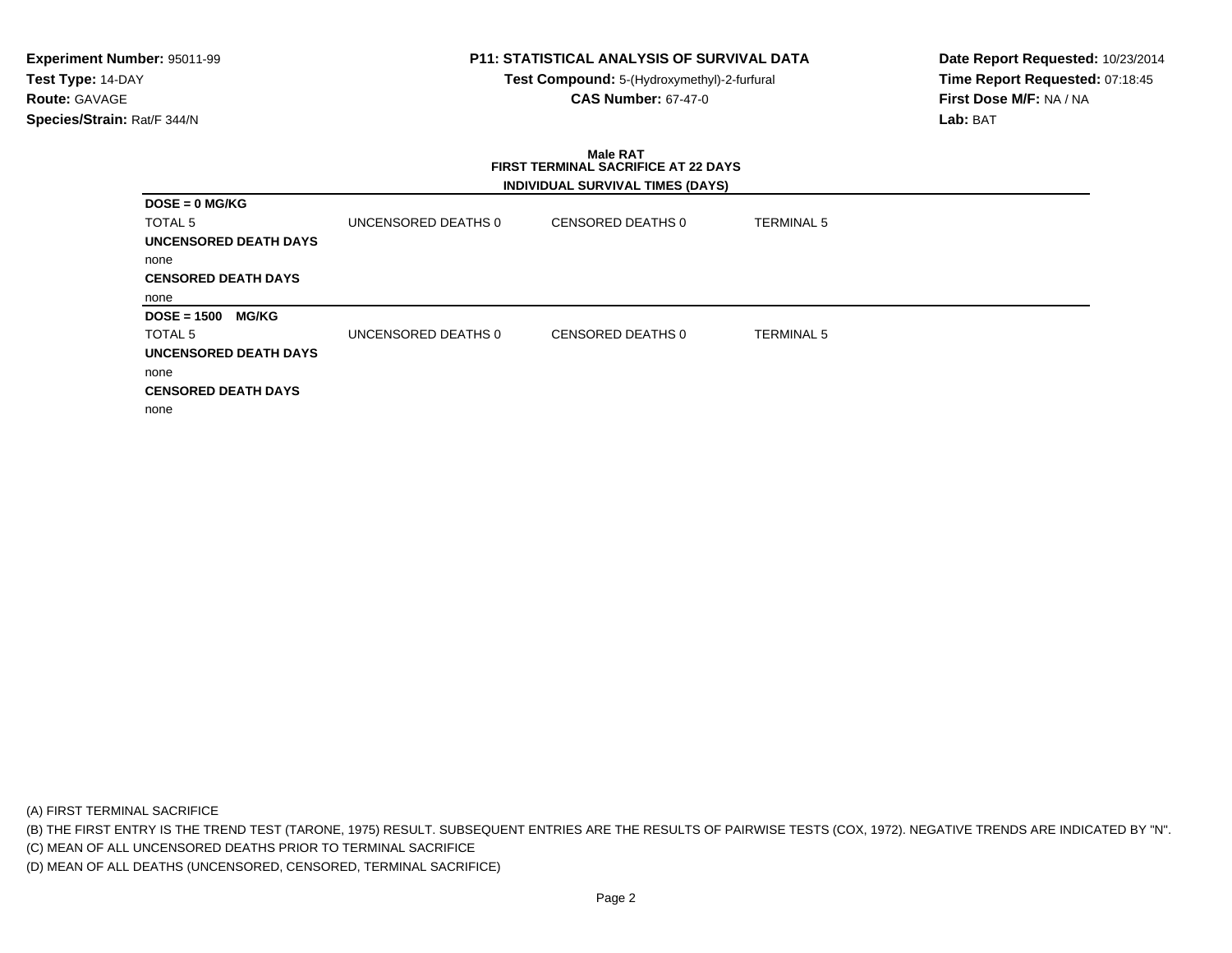### **P11: STATISTICAL ANALYSIS OF SURVIVAL DATA**

**Test Compound:** 5-(Hydroxymethyl)-2-furfural **CAS Number:** 67-47-0

**Date Report Requested:** 10/23/2014**Time Report Requested:** 07:18:45**First Dose M/F:** NA / NA**Lab:** BAT

### **Male RATFIRST TERMINAL SACRIFICE AT 22 DAYS**

### **KAPLAN-MEIER SURVIVAL PROBABILITY ESTIMATES (%)**

| <b>DOSE</b>          | TIME (DAYS) |       |       |       |       |       |       |       |       |       |  |
|----------------------|-------------|-------|-------|-------|-------|-------|-------|-------|-------|-------|--|
|                      |             |       |       | 12    | 15    | 18    | 21    | 24    | 27    | 22(A) |  |
| 0 MG/KG              | 100.0       | 100.0 | 100.0 | 100.0 | 100.0 | 100.0 | 100.0 | 100.0 | 100.0 | 100.0 |  |
| <b>MG/KG</b><br>1500 | 100.0       | 100.0 | 100.0 | 100.0 | 100.0 | 100.0 | 100.0 | 100.0 | 100.0 | 100.0 |  |

(A) FIRST TERMINAL SACRIFICE

(B) THE FIRST ENTRY IS THE TREND TEST (TARONE, 1975) RESULT. SUBSEQUENT ENTRIES ARE THE RESULTS OF PAIRWISE TESTS (COX, 1972). NEGATIVE TRENDS ARE INDICATED BY "N".

(C) MEAN OF ALL UNCENSORED DEATHS PRIOR TO TERMINAL SACRIFICE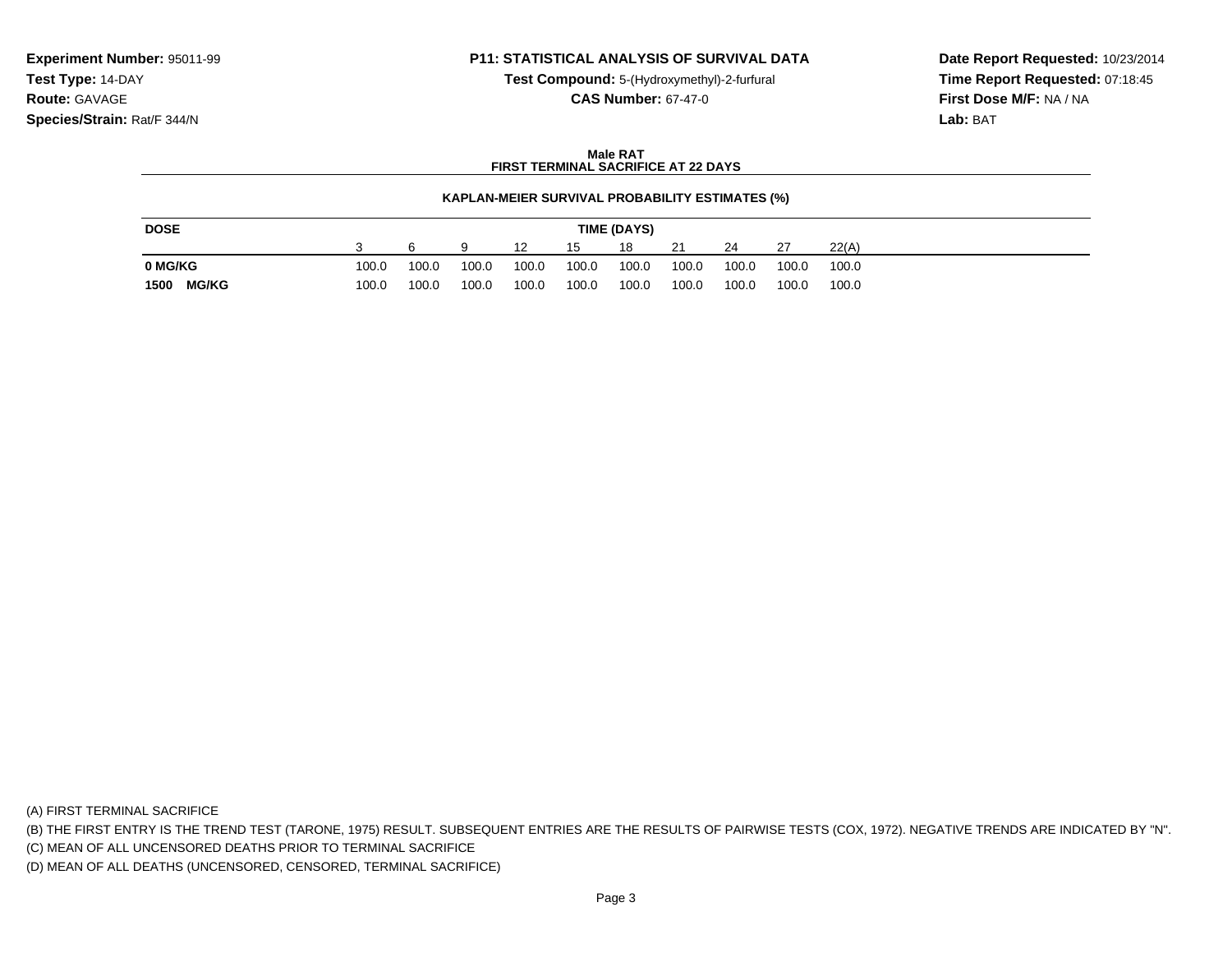## **P11: STATISTICAL ANALYSIS OF SURVIVAL DATA**

**Test Compound:** 5-(Hydroxymethyl)-2-furfural **CAS Number:** 67-47-0

**Date Report Requested:** 10/23/2014**Time Report Requested:** 07:18:45**First Dose M/F:** NA / NA**Lab:** BAT

### **Male RATFIRST TERMINAL SACRIFICE AT 22 DAYS**

### **SURVIVAL SUMMARY STATISTICS**

| <b>DOSE</b>                           | 0 MG/KG                | 1500 MG/KG  |
|---------------------------------------|------------------------|-------------|
| SURVIVAL AT END OF STUDY              | 100.0%                 | 100.0%      |
| (KAPLAN-MEIER)                        |                        |             |
| <b>SIGNIFICANCE (B)</b>               | -----                  | $- - - - -$ |
| (LIFE TABLE)                          |                        |             |
| <b>MEAN DAY OF NATURAL DEATHS (C)</b> |                        |             |
| (STANDARD ERROR)                      | $\left( \cdot \right)$ | (.)         |
| <b>MEAN LIFE SPAN (D)</b>             | 22.0                   | 22.0        |
| (STANDARD ERROR)                      | (0.0)                  | (0.0)       |

(A) FIRST TERMINAL SACRIFICE

(B) THE FIRST ENTRY IS THE TREND TEST (TARONE, 1975) RESULT. SUBSEQUENT ENTRIES ARE THE RESULTS OF PAIRWISE TESTS (COX, 1972). NEGATIVE TRENDS ARE INDICATED BY "N".

(C) MEAN OF ALL UNCENSORED DEATHS PRIOR TO TERMINAL SACRIFICE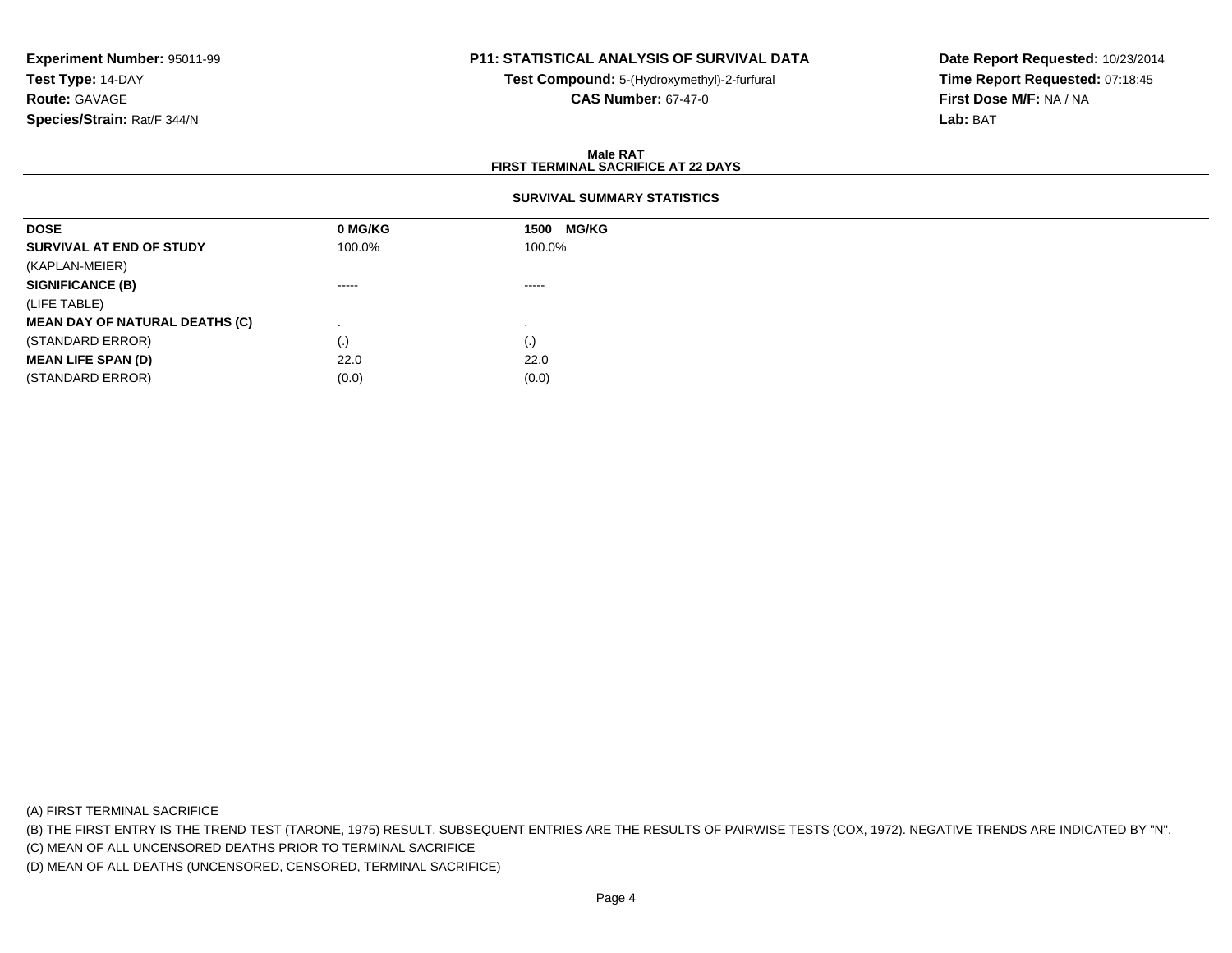# **P11: STATISTICAL ANALYSIS OF SURVIVAL DATA**

**Test Compound:** 5-(Hydroxymethyl)-2-furfural **CAS Number:** 67-47-0

**Date Report Requested:** 10/23/2014**Time Report Requested:** 07:18:45**First Dose M/F:** NA / NA**Lab:** BAT

### **Female RAT FIRST TERMINAL SACRIFICE AT 22 DAYSINDIVIDUAL SURVIVAL TIMES (DAYS)**

| <b>DOSE = 0 MG/KG</b>              |                     |                   |                   |
|------------------------------------|---------------------|-------------------|-------------------|
| TOTAL 5                            | UNCENSORED DEATHS 0 | CENSORED DEATHS 0 | <b>TERMINAL 5</b> |
| <b>UNCENSORED DEATH DAYS</b>       |                     |                   |                   |
| none                               |                     |                   |                   |
| <b>CENSORED DEATH DAYS</b>         |                     |                   |                   |
| none                               |                     |                   |                   |
| <b>DOSE = 1500</b><br><b>MG/KG</b> |                     |                   |                   |
| TOTAL 5                            | UNCENSORED DEATHS 0 | CENSORED DEATHS 0 | TERMINAL 5        |
| <b>UNCENSORED DEATH DAYS</b>       |                     |                   |                   |
| none                               |                     |                   |                   |
| <b>CENSORED DEATH DAYS</b>         |                     |                   |                   |
| none                               |                     |                   |                   |

(A) FIRST TERMINAL SACRIFICE

(B) THE FIRST ENTRY IS THE TREND TEST (TARONE, 1975) RESULT. SUBSEQUENT ENTRIES ARE THE RESULTS OF PAIRWISE TESTS (COX, 1972). NEGATIVE TRENDS ARE INDICATED BY "N".

(C) MEAN OF ALL UNCENSORED DEATHS PRIOR TO TERMINAL SACRIFICE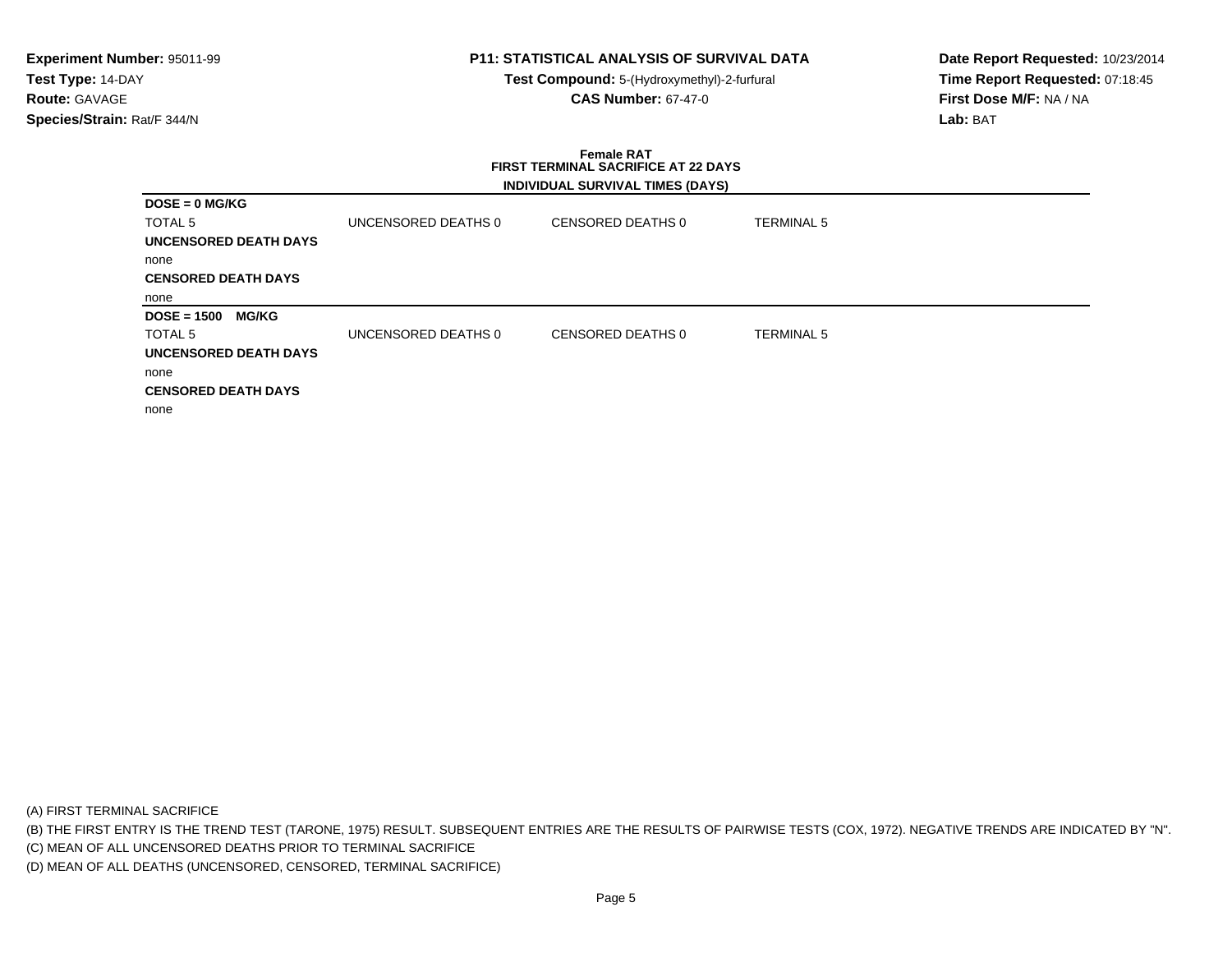### **P11: STATISTICAL ANALYSIS OF SURVIVAL DATA**

**Test Compound:** 5-(Hydroxymethyl)-2-furfural **CAS Number:** 67-47-0

**Date Report Requested:** 10/23/2014**Time Report Requested:** 07:18:45**First Dose M/F:** NA / NA**Lab:** BAT

#### **Female RATFIRST TERMINAL SACRIFICE AT 22 DAYS**

### **KAPLAN-MEIER SURVIVAL PROBABILITY ESTIMATES (%)**

| <b>DOSE</b> |              | TIME (DAYS) |       |       |       |       |       |       |       |       |       |  |
|-------------|--------------|-------------|-------|-------|-------|-------|-------|-------|-------|-------|-------|--|
|             |              |             |       |       | 12    | 15    | 18    | 21    | 24    | 27    | 22(A) |  |
| 0 MG/KG     |              | 100.0       | 100.0 | 100.0 | 100.0 | 100.0 | 100.0 | 100.0 | 100.0 | 100.0 | 100.0 |  |
| 1500        | <b>MG/KG</b> | 100.0       | 100.0 | 100.0 | 100.0 | 100.0 | 100.0 | 100.0 | 100.0 | 100.0 | 100.0 |  |

(A) FIRST TERMINAL SACRIFICE

(B) THE FIRST ENTRY IS THE TREND TEST (TARONE, 1975) RESULT. SUBSEQUENT ENTRIES ARE THE RESULTS OF PAIRWISE TESTS (COX, 1972). NEGATIVE TRENDS ARE INDICATED BY "N".

(C) MEAN OF ALL UNCENSORED DEATHS PRIOR TO TERMINAL SACRIFICE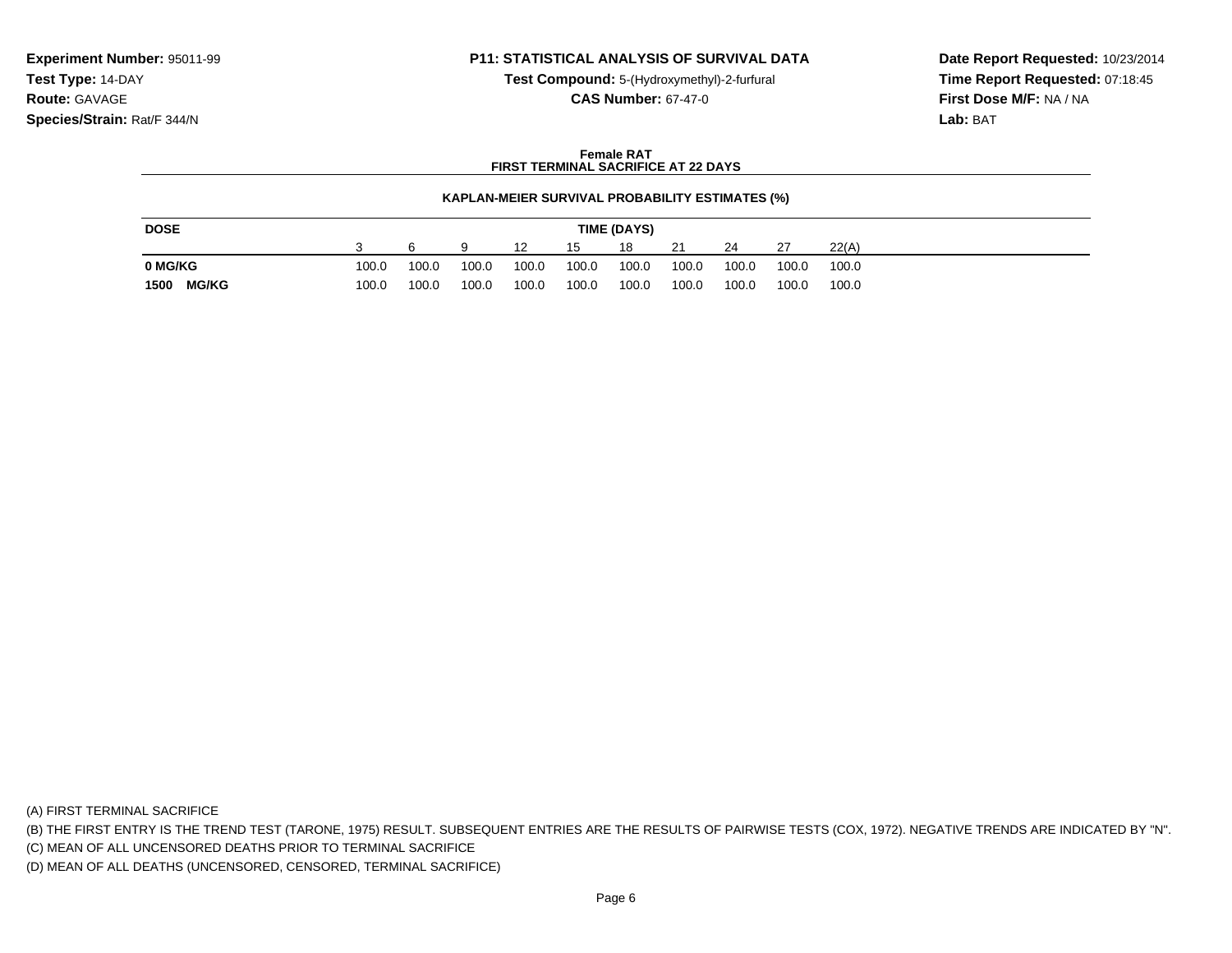## **P11: STATISTICAL ANALYSIS OF SURVIVAL DATA**

**Test Compound:** 5-(Hydroxymethyl)-2-furfural **CAS Number:** 67-47-0

**Date Report Requested:** 10/23/2014**Time Report Requested:** 07:18:45**First Dose M/F:** NA / NA**Lab:** BAT

### **Female RATFIRST TERMINAL SACRIFICE AT 22 DAYS**

### **SURVIVAL SUMMARY STATISTICS**

| <b>DOSE</b>                           | 0 MG/KG | <b>MG/KG</b><br>1500 |  |
|---------------------------------------|---------|----------------------|--|
| SURVIVAL AT END OF STUDY              | 100.0%  | 100.0%               |  |
| (KAPLAN-MEIER)                        |         |                      |  |
| <b>SIGNIFICANCE (B)</b>               | ------  | $\cdots$             |  |
| (LIFE TABLE)                          |         |                      |  |
| <b>MEAN DAY OF NATURAL DEATHS (C)</b> |         |                      |  |
| (STANDARD ERROR)                      | (.)     | (.)                  |  |
| <b>MEAN LIFE SPAN (D)</b>             | 22.0    | 22.0                 |  |
| (STANDARD ERROR)                      | (0.0)   | (0.0)                |  |

(A) FIRST TERMINAL SACRIFICE

(B) THE FIRST ENTRY IS THE TREND TEST (TARONE, 1975) RESULT. SUBSEQUENT ENTRIES ARE THE RESULTS OF PAIRWISE TESTS (COX, 1972). NEGATIVE TRENDS ARE INDICATED BY "N".

(C) MEAN OF ALL UNCENSORED DEATHS PRIOR TO TERMINAL SACRIFICE